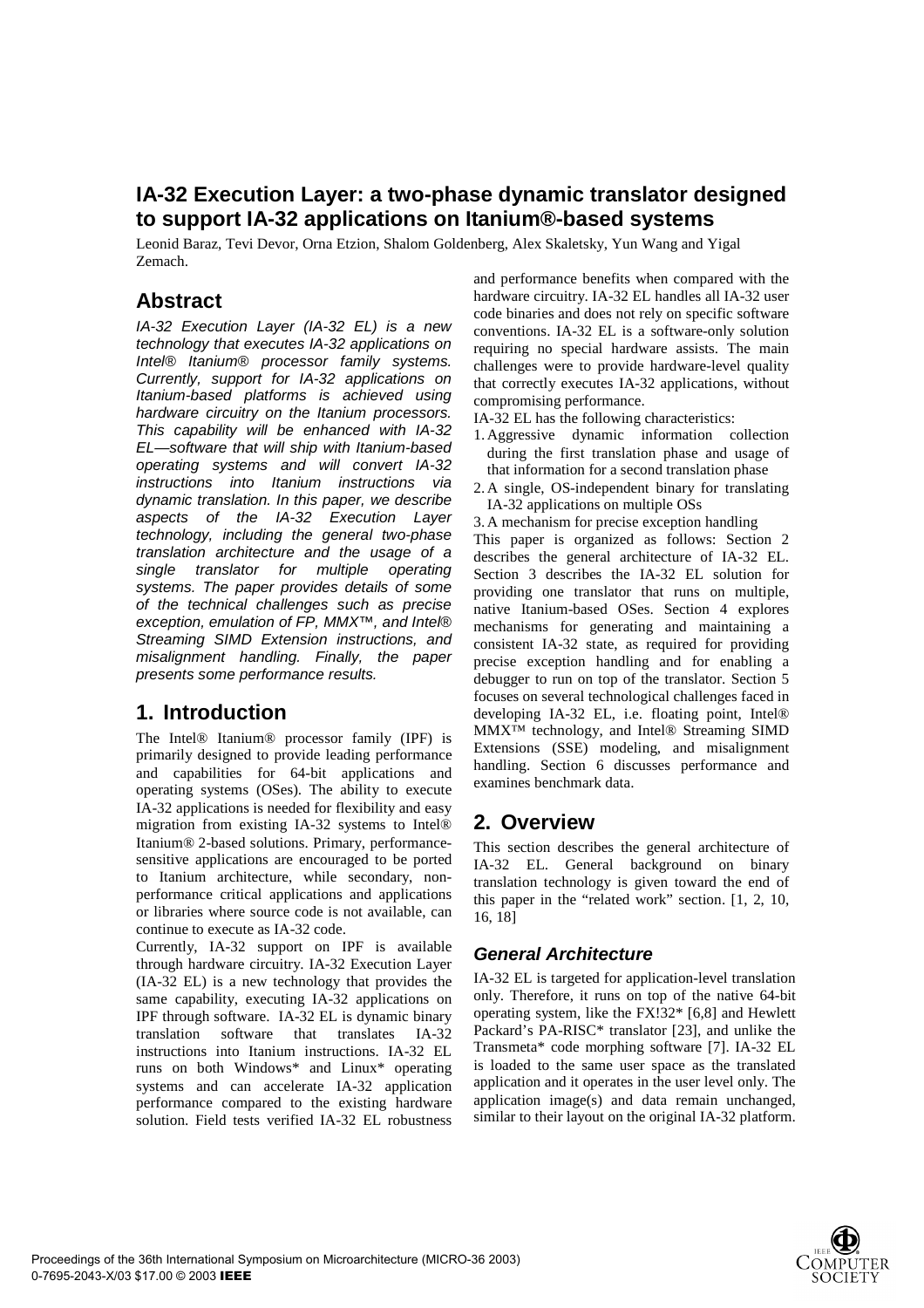The translator is architected to work on multiple, native Itanium-based OSes. This ability is achieved by separating most of the translation engine and algorithms into an OS-independent module (BTGeneric), which interfaces with a small glue layer that is OS dependent (BTLib). These two components interact via a well-defined API. BTLib is responsible for providing all system services, such as memory allocations.

IA-32 EL is a two-phase dynamic binary translator. It caches translations within the same process, but does not maintain them beyond the translated process. The first phase, cold code translation, is designed to be fast, with minimal optimizations and overhead and uses instrumentation to identify hotspots. The second phase, hot code translation, retranslates and further optimizes those hotspots. Cold code translation is done on a basic-block granularity, with 4-5 IA-32 instructions per block on average. Hot code translation is applied to hot traces on a hyper-block granularity, with about 20 IA-32 instructions per block on average. The entire process is shown later on in Figure 2.

## *Cold Code Translation*

Cold code is generated at basic-block granularity. However, simple analysis is done on neighboring blocks (1-20 basic blocks) for better code generation, as shown in Figure 1. The analysis starts from the current instruction pointer (IP). It includes decoding, building a flow graph, computing the liveness of IA-32 EFlags bits, and tracking floating point (FP) stack changes between blocks.



**Figure 1-Cold Code Translation** 

This process enables the translator to eliminate redundant IA-32 EFlags updates and speeds up FP code, as described in chapter 5. The analysis is followed by code generation of few basic blocks only. (Unexecuted blocks are never generated.)

Code generation is accelerated by using prepared translation templates for each IA-32 instruction variant. These templates are patched according to the instruction parameters and environmental factors. The templates are carefully hand optimized to use the best Itanium instruction sequences.

Cold blocks contain instrumentation to collect information that is later used for hot translation. The instrumentation includes a basic-block use counter, an edge counter for blocks ending with conditional or indirect branches, and misalignment detection. This is different than most existing dynamic systems, which perform such instrumentation during interpretation [3, 6, 7, 9, 21, 23]. Examples of instrumentation in translated code are given in [4, 22]. Others [5, 17] suggest using hardware for the same purpose. The advantage of adding the instrumentation in cold blocks is that it provides more precise information for later use, since cold blocks can run longer than interpreted code and still maintain low overhead.

Translated blocks usually jump directly from one block to another. Blocks ending with indirect branches that are not predicted use a fast lookup table to find the branch target. In cases where a block jumps to an address that has not been translated yet, the initial generated code contains a branch to the translator code which is later patched to generate a direct branch between the blocks.

Several variants of cold blocks can exist to handle special cases, including FP exceptions, selfmodifying code (SMC), and others. Cold blocks may be recycled due to garbage-collection, unloading of a library, or SMC detection<sup>1</sup>.

## *Hot Code Translation*

 $\overline{a}$ 

When the use-counter in a block reaches the heating threshold, the instrumentation code of that block triggers the registration of the block as an optimization candidate by branching out to a special entry in the translator. When enough blocks have registered or one block has registered twice, an optimization session (hot code translation) starts. This algorithm enables evaluation of several hot blocks at once, and thus uses more educated merging and splitting decisions. On the other hand, blocks



<sup>1</sup> Writable page translations include code for detecting possible changes from the code used for translation.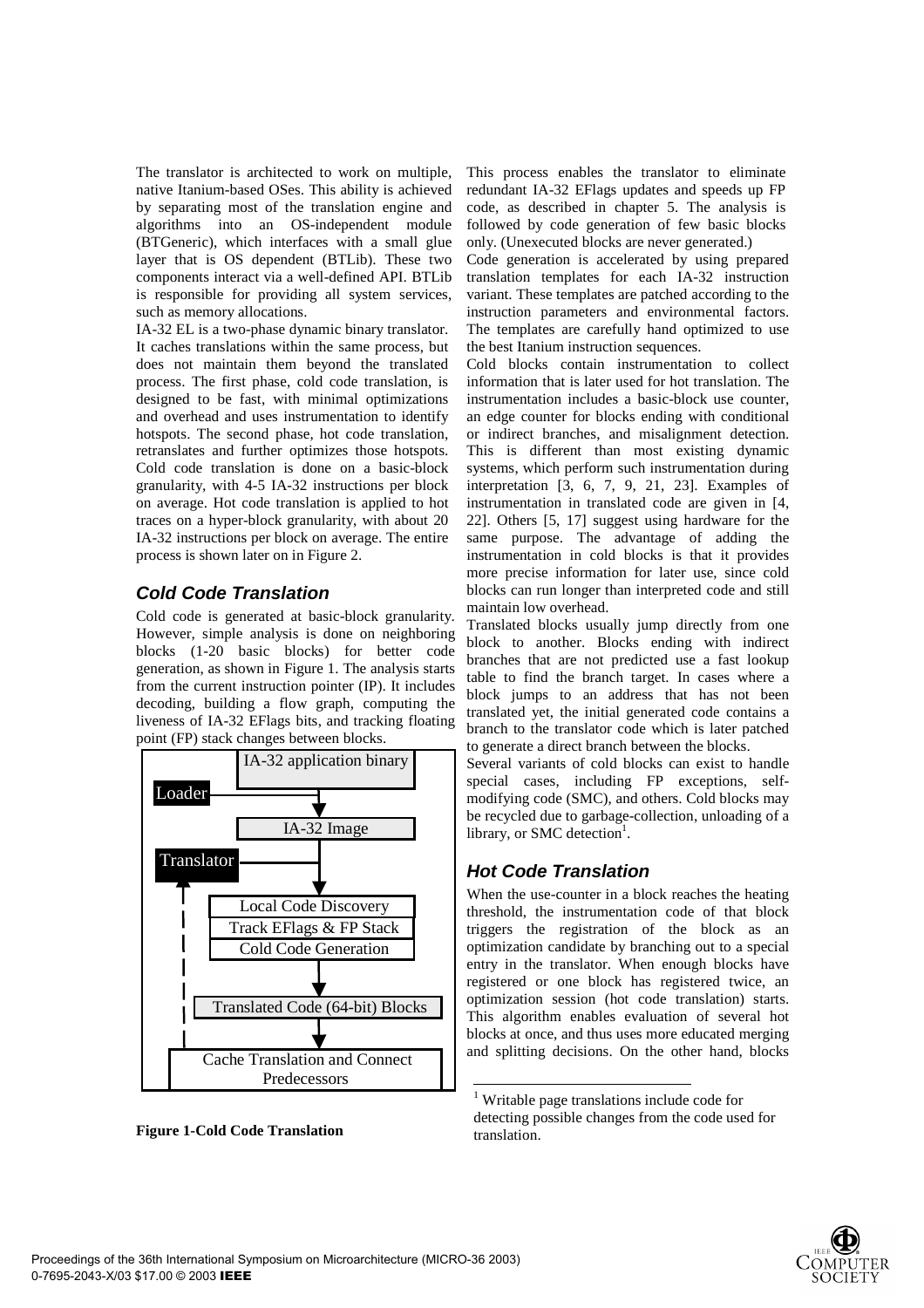belonging to tight loops will not wait too long due to the second-registration trigger. About 5-10% of the cold blocks reach the heating threshold<sup>2</sup>.

The first step in hot block translation is to select a trace of IA-32 basic blocks that compose a hyper block – single entry, multiple exits. This selection is based on the use and edge counter information collected during the cold code run of those blocks. Predication can be used to include both sides of if...then… and if…then…else… structures as part of the linear trace, according to profitability estimations<sup>3</sup>. If a loop is identified, it may be unrolled. Only about 6% of the hot blocks suffer from a premature exit (with no special penalty).

Next, the original IA-32 code is decoded and analyzed again. Decoded information is not maintained from the cold translation. Here, unlike the fast encoding using binary templates during coldcode generation, each instruction generates associated Intermediate Language data structures (ILs). The ILs represent the target machine instructions and are contained in a linked-list. The precompiled binary templates and the IL-generation are derived from the same template source code. These templates are written in a special language for easier maintenance and validation.

During the IL generation phase, the translator does the following optimizations and preparations:

1. Adds misalignment avoidance code to memory accesses that were detected by instrumentation as being prone to misalignment (see section 5).

2. Tracks IA-32 addresses and their values. Eliminates redundant compound address expressions typical in IA-32 code, such as

[offset + base + index \* scale].

3. Tracks information about values in registers and uses it for simplifying the translation.

4. Eliminates EFlags generation using techniques similar to those used in cold-code generation.

5. Analyzes FP stack flow and Intel® Streaming SIMD Extensions (SSE) format conversions. See more in section 5 below.

6. Performs other FP optimizations, such as register allocation and FXCHG elimination (see chapter 5 for more details).

The translator scans the resulting IL list to build a data-dependency graph. It removes dead ILs and marks those ILs needed for side-exits only as "sideway ILs". The translator computes weights and attaches them to individual ILs to signify the relative importance of scheduling them early. Peepholes, using dependency information, eliminate additional



**Figure 2 - Overall Code Translation** 

- **EXECUTE:** It heavily depends on the application workload.
- <sup>3</sup> See [10] for similar considerations

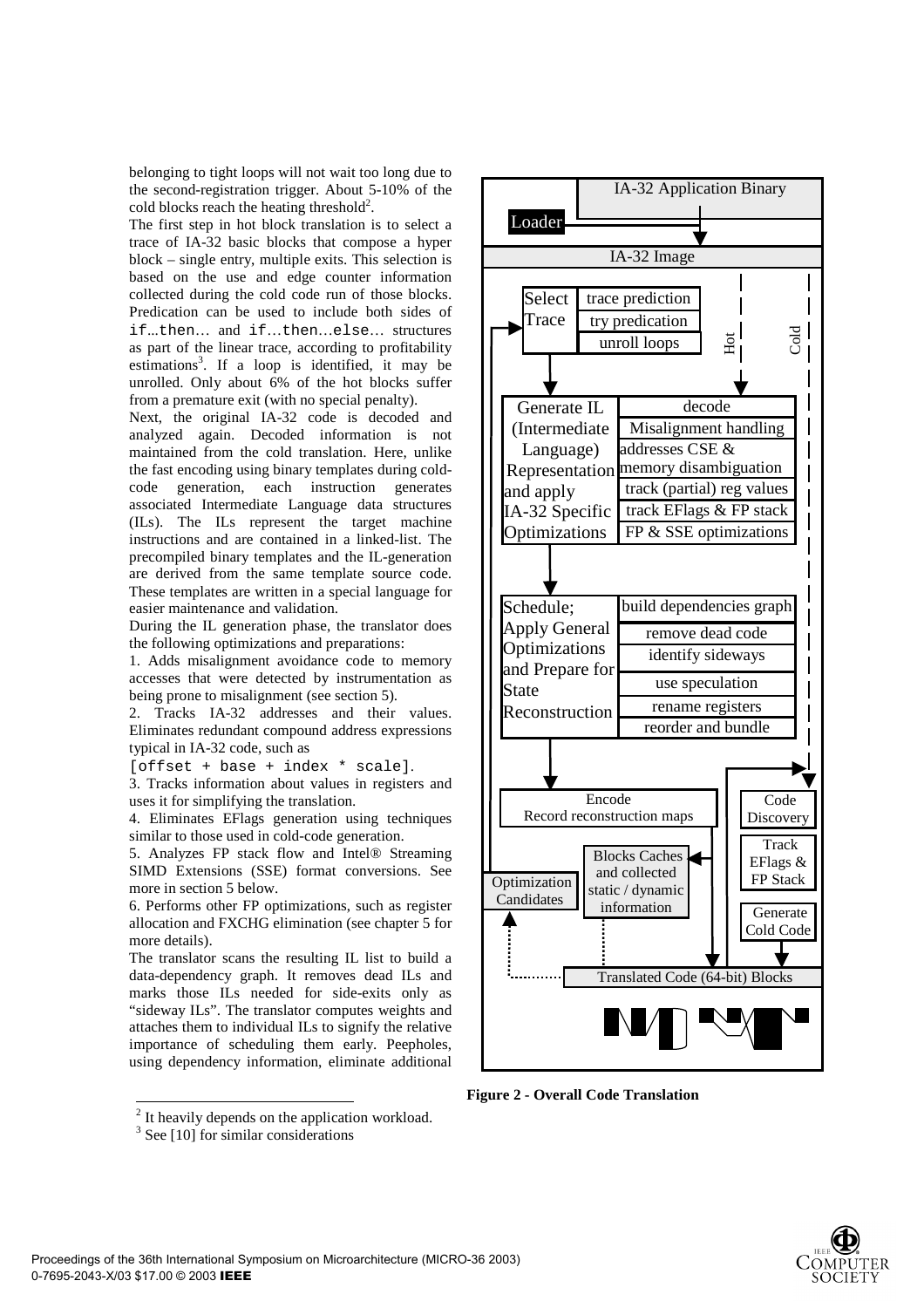#### instructions.

Next, the scheduler reorders the instructions in the hot block. ILs are ordered and bundled according to architectural and microarchitectural limitations. For better reordering, the translator uses:

- Register renaming<sup>4</sup> for anti-dependencies elimination and for atomicity (state recovery) support.
- Control and data speculation based on hardware speculation mechanism and software techniques, as detailed in Section 4.

The translator builds recovery information that is used in case of exception or interruption. Sideways ILs are scheduled outside the main block unless they can be incorporated efficiently in one of the bundles of the main trace.

Finally, the encoded block with its information is placed in the translation cache and connected to its predecessors.

Overall, hot code translation overhead per IA-32 instruction is about 20 times more than cold-code translation overhead per instruction.

# **3. Interaction with the Operating System (OS)**

As an application-level binary translator, IA-32 EL runs above the 64-bit OS in the application program's virtual space and privilege level. Currently IA-32 EL supports Windows and Linux OSes for Itanium-based platforms. The configuration capabilities of these OSes allow assigning IA-32 EL as the execution vehicle for 32-bit applications, which makes it completely transparent for the end user. Once loaded and initialized, IA-32 EL gets control from the OS in order to run the 32-bit code of the application within the same virtual address space. IA-32 EL uses the native OS for multiple functions, such as acquiring system resources (memory, synchronization objects, etc.), executing 32-bit system calls issued by the IA-32 application, signal handling, exceptions and other system notifications.

To simplify re-hosting of IA-32 EL on multiple OS platforms and to reduce its validation cost, IA-32 EL was architected as two components: a major OSindependent component called BTGeneric and a thin (about 1% of the IA-32 EL image) OS abstraction layer called BTLib.

The OS interface is made via the OS abstraction layer only, which is the only OS-specific component of IA-32 EL. In other words, any

system request from a BTGeneric component goes through an OS-generic interface to BTLib, which in turn passes it to the underlying OS. Each OS requires its own implementation of BTLib to be supported by IA-32 EL.

BTGeneric is implemented in a separate binary module. The same binary module format is used for all platforms. BTLib loads the BTGeneric module at application launch time.

The interface between BTLib and BTGeneric (BTOS API) is defined on the binary level and excludes any compiler and OS dependences. This is a bi-directional protocol, implemented partly by BTLib and partly by BTGeneric. For example, as shown in Figure 3, when the translation engine needs a memory block to store translated code, it calls a BTOS API function for memory allocation. This function, implemented by BTLib, redirects the memory allocation request to the corresponding OS function. On the other hand, when an exception occurs in the translated code, the OS calls an exception handler in BTLib, which in turn calls a BTOS API function implemented by BTGeneric and requests a consistent IA-32 state corresponding to the faulty instruction.

Special attention was devoted to versioning control between the two components: BTLib and BTGeneric. Taking into account future modifications and extensions to BTOS API, as well as backward compatibility issues, IA-32 EL uses its proprietary protocol to ensure that BTLib and BTGeneric versions match each other.

# **4. Precise IA-32 State Support without Performance Penalty**

A single IA-32 instruction is usually represented in the translated code by more than one Itanium instruction. However, if an exception occurs, it becomes necessary to regenerate a consistent and precise IA-32 state for the point of exception, based on the actual Itanium architecture state at that point. This IA-32 state is required for at least two reasons:

- For proper exception/unwinding handling by the OS.
- When execution resumes from the start of the IA-32 instruction, some or all of IA-32 state may have been changed by the exception handler.

The problem is more complex for optimized (hot) code. In hot code, instructions originating from the translation of different IA-32 instructions are intermixed. Other works [14,15] focus on lazy state reconstruction using different techniques. This

 4 IA-32 Execution Layer allocates the entire 96 register stack. The translated code operates in the same frame except for very rare function calls.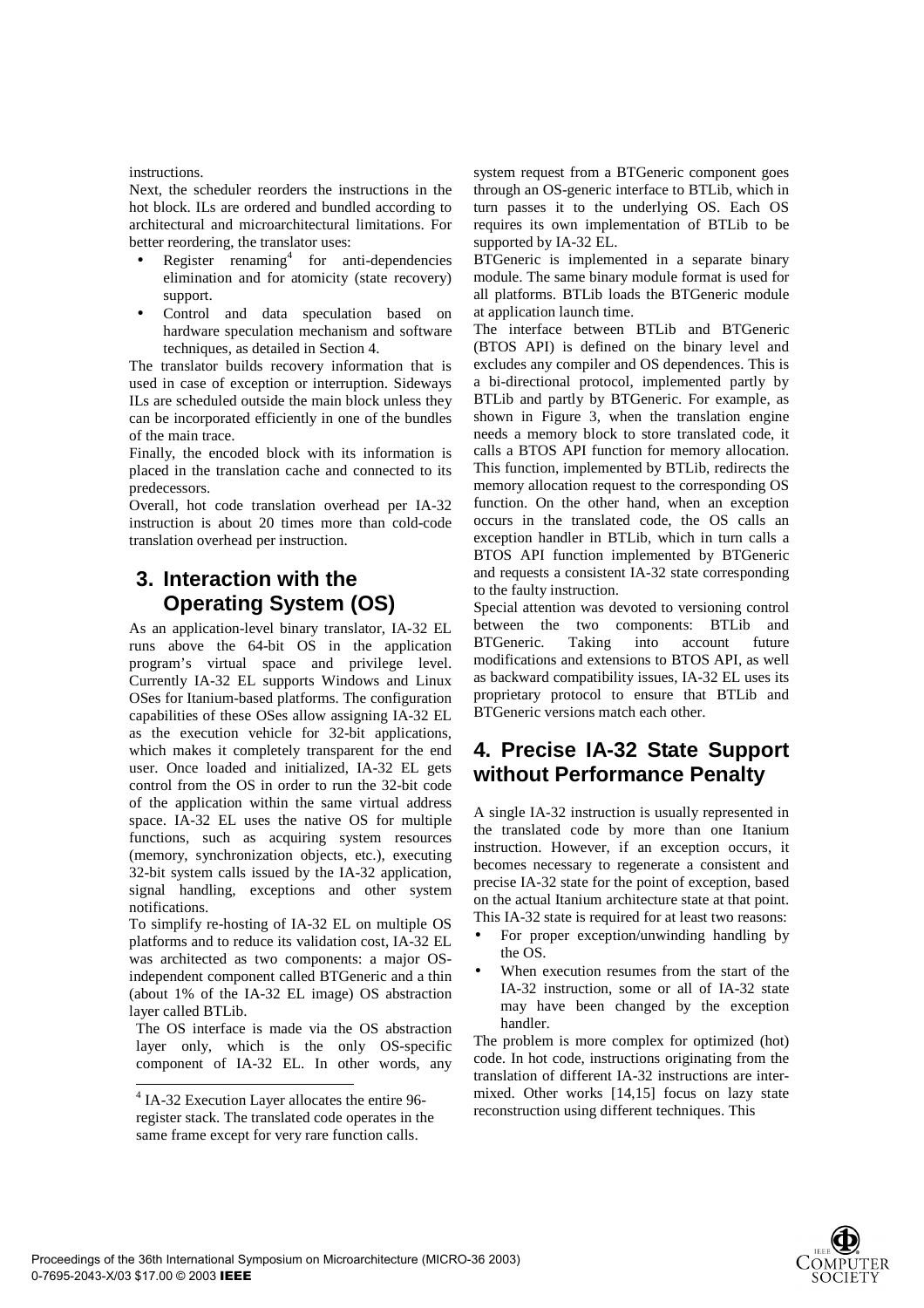

**Figure 3: Interaction of IA-32 EL with the Operating System during A) process initialization, B) translation, C) execution of an IA-32 system call, D) exception handling.**

 $\overline{a}$ 

section describes how IA-32 EL maintains atomicity and precise exceptions in cold and hot code.

### *Exception Handling*

During execution of the translated code, all exceptions are native (IPF) code exceptions. These exceptions are different than in the IA-32 code: the IP is different; the exception code can be different; and the registers involved are 64-bit registers. Once an exception is raised in the translated code, the OS calls IA-32 EL before passing the exception notification to the IA-32 application itself. IA-32 EL filters out exceptions that refer to the translated code and converts the Itanium architecture state information into the corresponding IA-32 state. The resulting state is then used to simulate the corresponding IA-32 application exception handler. As part of this first-time handling, exception code may be modified by the handler to match the exception that should have occurred in the IA-32 code. In some cases, the exception must be nullified, or prevented from further escalation to the IA-32 application exception handler, because no IA-32 exception should have occurred at this point in the original code.

One such example is where the original code is running with masked FP exceptions and the translated code requires unmasking the exceptions to support SSE unmasked exceptions<sup>5</sup>.

#### *IA-32 State Reconstruction for Cold Code*

Cold code translation needs to guarantee that, on any exception, the original IA-32 state can be generated correctly. To achieve that, each IA-32 instruction is translated in such a way that its IA-32 state change happens only after executing the last Itanium instruction that can fault e.g. memory and floating-point instructions. Consider the pseudocode in Table-1.

In addition, at the beginning of every such sequence, IA-32 EL saves the IA-32 IP and some additional information into a dedicated 64-bit register, called the "IA-32 state register". Upon receiving an exception and locating its source in the cold code, the IA-32 state register is used to map to the IA-32 IP. IA-32 state information is readily available in their "canonic" locations, since no IA-32 state update occurs until the last potentially faulty instruction has been executed. Note that this process is not needed for non-faulty IA-32 instructions. The overhead of IA-32 state register updates is negligible both in terms of time and code



<sup>&</sup>lt;sup>5</sup> IA-32 supports separate masking for FP and SSE code, unlike Itanium architecture.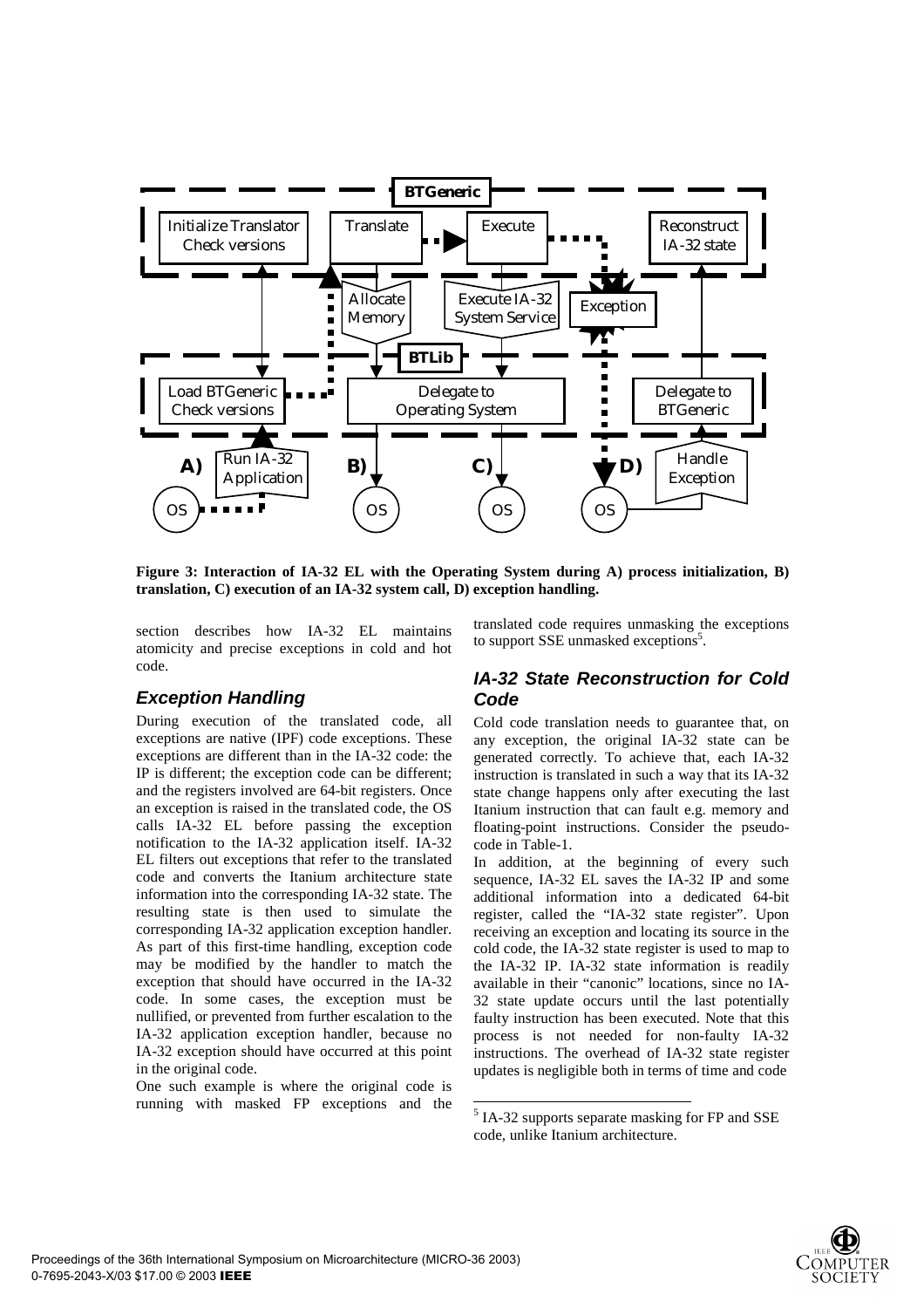|          | Correct                                                                                   | <b>Incorrect</b>                                              |
|----------|-------------------------------------------------------------------------------------------|---------------------------------------------------------------|
| Push eax | add $r.addr = -4$ , $r.espi$ ;<br>$st4 [r.addr] = r.eax$<br>mov $r.\exp = r. \text{addr}$ | add $r.\exp = -4$ , $r.\exp i$<br>$st4$ [ $r. esp$ ]= $r. ex$ |

**Table 1. In the correct code, r.esp is updated after the memory store is updated. In the incorrect code, r.esp is updated before the memory store.** 

size.

### *IA-32 State Reconstruction for Hot Code*

Reconstructing the IA-32 state in hot code is a significantly bigger challenge for two reasons:

- In hot code, Itanium instructions originating from different IA-32 instructions are usually inter-mixed, and the IA-32 state (registers) is often represented by other registers (for example, in case of register renaming). As a result, exceptions in hot code may appear in an incorrect order and redundant exceptions may occur.
- Hot blocks are composed of several IA-32 basic blocks and may contain branches, loops, and predicated if then else code sequences.

In order to support precise IA-32 state restoration and at the same time aggressively reorder instructions to produce optimized hot code, IA-32 EL uses *commit points*. As opposed to a faulty instruction, a commit point is not an Itanium instruction, but a "barrier" enabling the translator to generate a consistent IA-32 state. The translator then does the following:

1. Associates several faulty points in the code with a single commit point.

2. Limits reordering between instructions belonging to different commit points.

3. Requires that, within a single IA-32 instruction translation, the state update occurs after the last faulty IPF instruction, similar to cold code case.

To minimize the impact of these limitations, IA-32 EL associates as many faulty instructions as possible to a single commit point<sup> $\delta$ </sup>. The first commit point is usually set at the beginning of the block, and is replaced only when the translator encounters an irreversible faulty instruction (memory store or branch), or can no longer preserve IA-32 state elements. The translator copies the original IA-32 state changes into backup registers.

Using commit points makes it possible to aggressively reorder the instructions, because

1

providing a consistent IA-32 state is required only at the very last faulty instruction in a group that refers to the same commit point. If an exception happens on any instruction that is located earlier, the translator ignores (nullifies) it and rolls forward until the last instruction in the group is reached.

# **5. IA-32 Specific Optimizations**

IA-32 architecture has some unique characteristics that require special handling in order to achieve high performance, especially in areas where the target Itanium architecture differs significantly from IA-32 architecture.

### *IA-32 FP, Intel® Streaming SIMD Extensions, and MMX™ Technology Emulation*

The IA-32 architecture and the Itanium architecture have a different floating point and MMX technology model. IA-32 FP instructions refer to eight 80-bit registers organized in an FP stack (see Figure 4), and the SSE instructions refer to eight 128-bit XMM registers. The Itanium architecture supports both FP and SSE instructions using a flat register file of 128 82-bit registers. The IA-32 FP stack may contain empty or valid entries represented in a TAG register. All addressing of the FPU data registers is relative to the register on the top of the stack. The register number of the current top-of-stack register is stored in the TOP of Stack (TOS) field in the FPU status word. Load operations decrement TOS by one and load a value into the new top-of-stack register [ST(0)]. Store operations store the value from the current ST(0) register into memory and optionally increment TOS by one. Most operations access ST(0) as a source

| 7: 23.0 $\leftarrow$ ST(2) |  |
|----------------------------|--|
| 6: 13.0 $\leftarrow$ ST(1) |  |
| 5: 14.0 $\leftarrow$ ST(0) |  |
| 4:                         |  |
| 3:                         |  |
| 2:                         |  |
| 1:                         |  |
| 0:                         |  |
| $TOS=5$                    |  |
|                            |  |

**Figure 4. IA-32 FPU Stack** 



<sup>6</sup> The translator sets one commit point per 10 native instructions on average.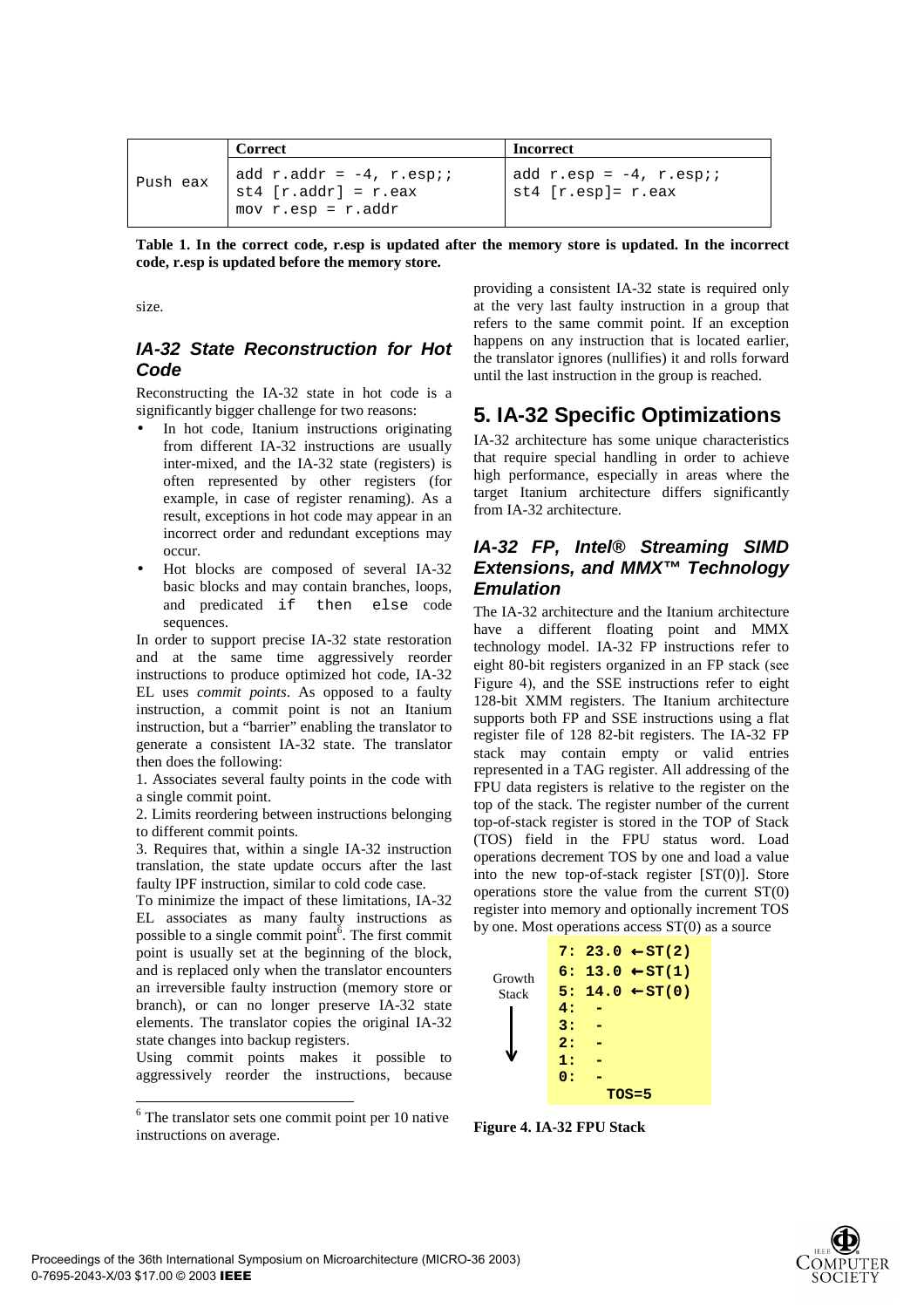and destination operand. As a result,  $ST(X)$  is arotating register that is determined by TOS value.In addition, the eight IA-32 64-bit MMX registers are aliased to the significands of the eight FP stack registers in their initial positions. On Itanium processors, MMX instructions operate on integer registers. The differences between the architectures pose specific optimization challenges to the translator. This section focuses on three specific challenges: emulating the FP-stack, aliasing FP to MMX registers, and handling different XMM data formats. For more details, see [12, 13].

FP stack emulation is challenging for two reasons. First, mapping a rotating stack into static registers can result in many move operations whenever the TOS changes. An alternative approach [6] of modeling the FP-stack in memory has a high overhead because of the memory accesses. The second difficulty is the need to check the TAG word for each FP register access, in order to raise the appropriate FP-stack fault in case of a read or write from an invalid entry.

The FP aliasing to MMX registers is difficult because the implementation of native register aliasing requires moving a value from an FP to an integer register (which models the corresponding MMX register) following every FP operation, and from an integer to FP register following every MMX instruction. Theses moves are extremely expensive, so another solution is required.

The IA-32 instructions dealing with XMM registers may use four different data formats: packed-integer, packed-single, packed-double, and scalar. The corresponding representations in pairs of Itanium processor FP registers require conversions when moving between formats. Forcing each block to convert its eight XMM simulated registers into some arbitrary "canonical" format at the entry and exit of the block is very expensive. So a low overhead method is also needed in this case.

IA-32 EL uses the following scheme to speed up such cases: Some speculative assumptions (listed below) are made in the body of each block, which enable aggressive optimizations. At the block's head, a check is done to validate the assumptions made when the block was translated. If the check fails, the translator jumps to a correction code. Status updates at the end of the block enable the next blocks to carry their checks.

For the stack emulation problem, IA-32 EL uses speculative assumptions that the TOS remains constant for all entrances to the same block, and that no stack exceptions occur. The block body translation benefits, since the mapping to Itanium processor FP registers is fixed, with no rotations or

memory overhead. The block head compares the actual TOS to the speculated one, and compares the TAG values to those required to keep stack operations correct. Static analysis at translation time marks stack entries that can be either empty or valid.

When mismatches are detected, these recovery actions are taken:

- On TOS mismatch, rotate register values.
- On TAG mismatch, rebuild a special block to catch the right stack fault.

The speculation success rate observed in this case is excellent (99-100%). Compiled code in most cases maintains the same TOS and TAG at the entrance of a block.

For the FP to MMX register aliasing problem, the speculative assumptions are as follows:

1. If the block contains MMX instructions, the last executed FP or MMX instruction prior to entering the block was an MMX instruction.

2. If the block contains FP instructions, the last executed FP or MMX instruction prior to entering the block was an FP instruction.

Hence no integer-to-FP or FP-to-integer moves occur in the block itself. A single Boolean value check at the block head is enough to detect mismatches.

When the check fails, the recovery code copies FP values to MMX registers or vice versa, and toggles the Boolean value.

The speculation success rate observed in this case was also very close to 100%: MMX instructions and FP instructions are usually not mixed within the same computation area.

For the multiple SSE formats problem, hot blocks try to adjust their input/output formats to each other, according to the order in which they were generated. The speculative assumption is that the format set by the previous block is the same as the one used by the current block, hence no further conversions are required in the beginning of the block. The block head compares the required formats for all XMM registers with the current runtime status. If the check fails, the code exits the block to perform the relevant conversions. Again, the speculation success rate for this case is fairly good - only less than 0.2% operations required conversion as observed in the worst case among SPEC2000 benchmarks.

FXCHG elimination is an optimization specific to the FP stack. The common IA-32 operations on FP stack are limited to the stack top. That forces the IA-32 compilers to do a lot of fxchg operations swap two stack values. The limitation does not exist in the IPF register file; so IA-32 EL can handle the

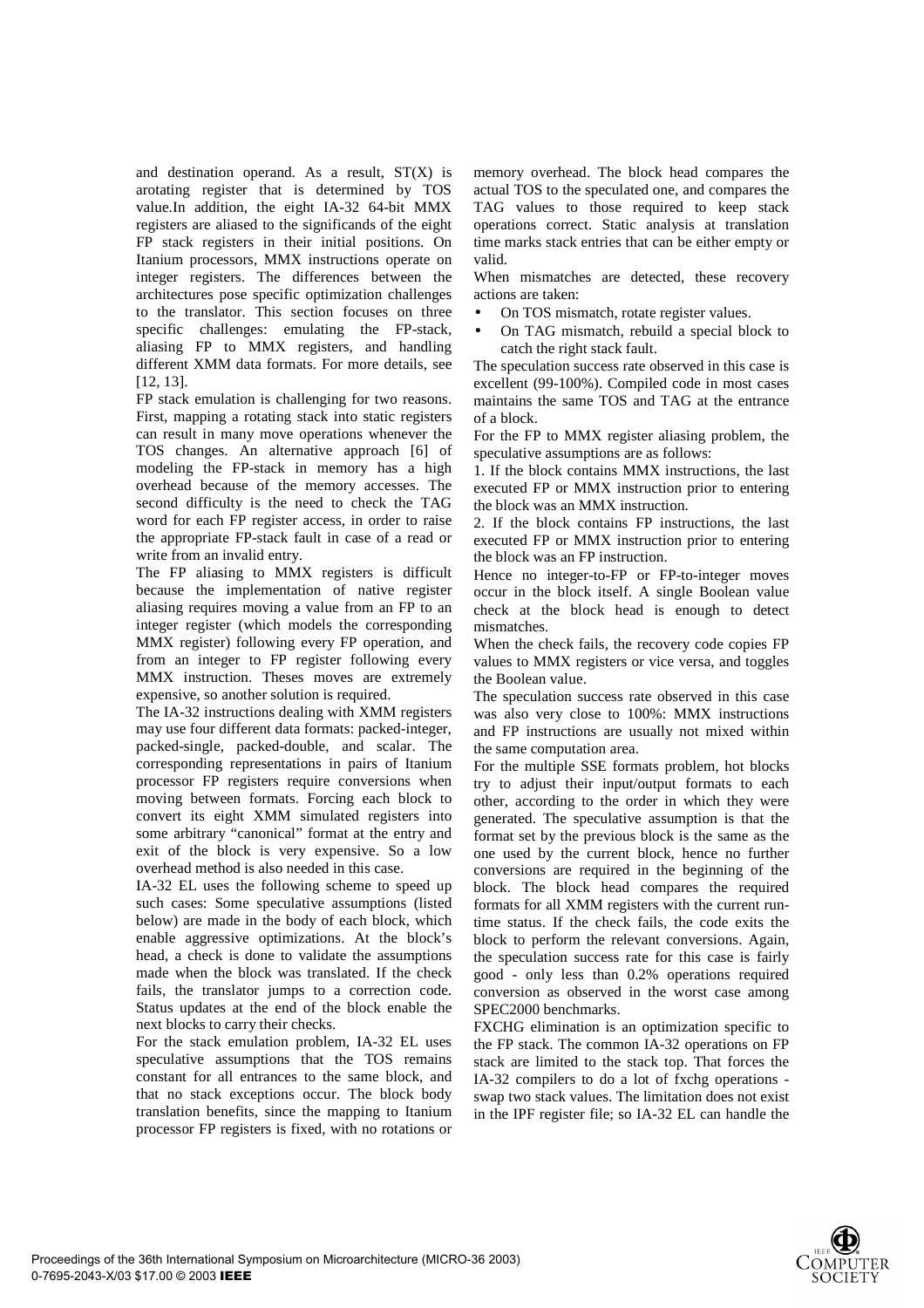fxchg as implicit renaming instead of generating copying instructions.

### *Handling Misaligned Data Accesses*

The penalty for misaligned data accesses on the IA-32 architecture is very low. Consequently, many IA-32 applications contain a significant number of misaligned data accesses. On the other hand, the penalty for misaligned data accesses on the Itanium architecture is very high, especially in cases where misalignment is handled by the OS rather than the hardware – such handling takes on the order of several thousand cycles. Taken together, these two facts lead to the conclusion that execution of an IA-32 application on IA-32 EL, without avoiding data misalignments, can cause a significant performance cost. The same conclusion was drawn for FX!32 [8]. On some applications, data misalignment detection and avoidance performed by IA-32 EL contributed to a significant speedup. For example one workload that initially took 1236 seconds to complete, completed after 133 seconds when adding misalignment detection and avoidance. This section describes the data misalignment detection and avoidance mechanism used by IA-32 EL.

A simple method for detecting and avoiding data misalignments is to generate each data access with a test of the data address. In the case that the address is misaligned with respect to the access size, the access is done in parts. The following code shows an example of a two-byte load using this method:

```
// test bit0 to see if address is
// 2byte aligned. Predicates p.mis
// and p.al set appropriately.
// Will use p.mis and p.al to predicate
// the following instructions
tbit p.mis.p.al = r.addr, 0// 2 byte load if aligned
(p.a1) 1d2 r.val = [r.addr]// if misaligned load each byte separately
(p.mis) ld1 r.val = [r.addr](p.mis) add r.addrH = 1, r.addr
(p.mis) ld1 r.va1H = [r.addrH]// combine the separately loaded bytes
(p.mis) dep r.val = r.valH, r.val, 8, 8
```
While this method avoids the misalignment penalty, it incurs significant overhead. Note that the FALSE predicated instructions do consume cycles. A method that is low in overhead and high in coverage was needed.

The method used in IA-32 EL consists of three stages:

1. Initially in cold blocks, all instructions that may have a misaligned access are lightly instrumented so that, if there is a misaligned access in the block, it branches out to the translator and the block is regenerated. Note that the instrumentation in this

stage does not provide information on which specific access was misaligned.

2. Regenerated cold blocks detect and avoid misalignments. They are more heavily instrumented to provide detailed misalignment information: which instructions had misaligned accesses and the type of misalignment. (For example, for 8-byte accesses, the translator indicates if the misalignment was of 1-byte or 4-byte granularity.) This enables a shorter misalignment avoidance sequence in hot blocks. The avoidance is achieved by generating possibly misaligned data accesses in the manner described in the 2-byte load example above.

3. During hot code generation, the information from cold code is examined for each of the cold blocks that make up the hot block. Each instruction that is marked as misaligned is generated to detect and avoid misalignment, much in the manner described in the 2-byte load example above, but with some enhancements as follows:

- a. The addresses for which misalignment detections were generated in the hot block are tracked. If the current address of an access needs misalignment detection, and the address is equivalent to, with regard to misalignment, an address for which detection has already been done, the result of the earlier detection is used. (In the 2-byte load example, IA-32 EL uses the predicates that were set in the previous t-bit instruction.)
- b. The sequence of code that implements the access when the address is misaligned may be quite long. In this case, the scheduler moves all or part of these instructions outside the translated block code. (They will be branched to if needed and, after their execution, a branch will be done back into the block.) This is similar to how the scheduler handles sideway instructions.

The mechanism described so far does not handle behavior changes that occur after the hot block is generated. Such changes are observed on some applications. To cope with misalignments that appear only after the optimized code is generated, the following actions occur in stage 3: Each instruction for which no misalignment has been observed, but is empirically considered to have significant danger of incurring misaligned access later on, is instrumented. The instrumentation is very light in this case. If a misalignment is detected, the block branches into the translator. IA-32 EL identifies the hot block in which the misalignment occurred. The identified block is discarded and information is recorded to specify that, when the hot block is regenerated, all such instructions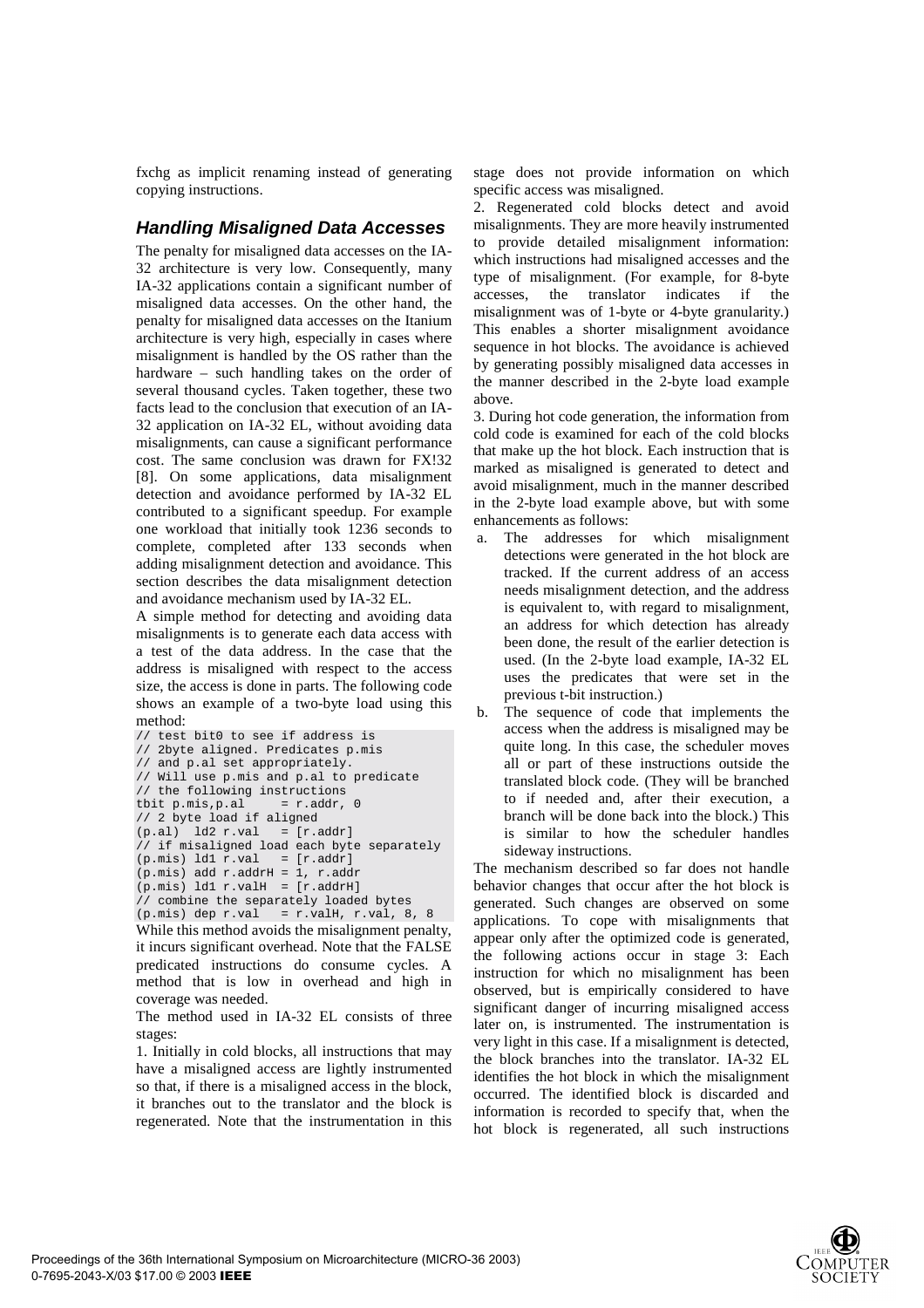should be generated with misalignment detection and avoidance.

# **6. Performance Results**

This section presents the performance results of IA-32 EL translator. The measurements were performed on a 1GHz Itanium® 2 processor with 3MB L3 cache and 2GB RAM. The results in this section refer to SPEC CPU2000\* benchmarks [20] and Sysmark\* 2002. The IA-32 binaries were compiled using the Intel® C++ Compiler 6.0 [19].



**Figure 5 - SPEC CPU2000\* int scores for IA-32 EL compared to native Itanium® processor performance. Native performance is equal to 100%.** 

Figure 5 shows the relative SPEC CPU2000 score compared to native execution (higher is better) of highly optimized binaries generated by the Intel compiler for the Itanium 2 processor [19]. IA-32 EL reaches performance level of 65% of the native performance on integer benchmarks. On mcf, performance is slightly higher than native performance due to the much smaller data footprint of the IA-32 version that use 32 bit data items as opposed to 64 bit data items used by the native version.



**Figure 6 - Execution time distribution for translated SPEC CPU2000\* applications.** 



**Figure 7 – Same for Sysmark 2000\*.** 

Figure 6 shows the average (and typical) distribution of execution time for SPEC CPU2000 applications. Note that hot trace selection was accurate, accounting for 95% of the execution time. The speedup is the result of running relatively efficient cold code, generated with minimal overhead, for long period of time with instrumentation. Translators using interpretation in the first phase need to move to hot code generation much earlier, and thus potentially collect less representative data. The accuracy of the instrumentation is especially critical for misalignment elimination. On such benchmarks, the hot code performance is 3X better than cold code, providing another indication of the accuracy of the hot traces selection and of the high potential of hot code optimizations.

Figure 7 shows the average execution time distribution of Sysmark 2000 applications. The profile of the applications in this benchmark is different than SPEC CPU200 applications. The Sysmark 2000 applications are much bigger and their execution is spread more evenly. As a result

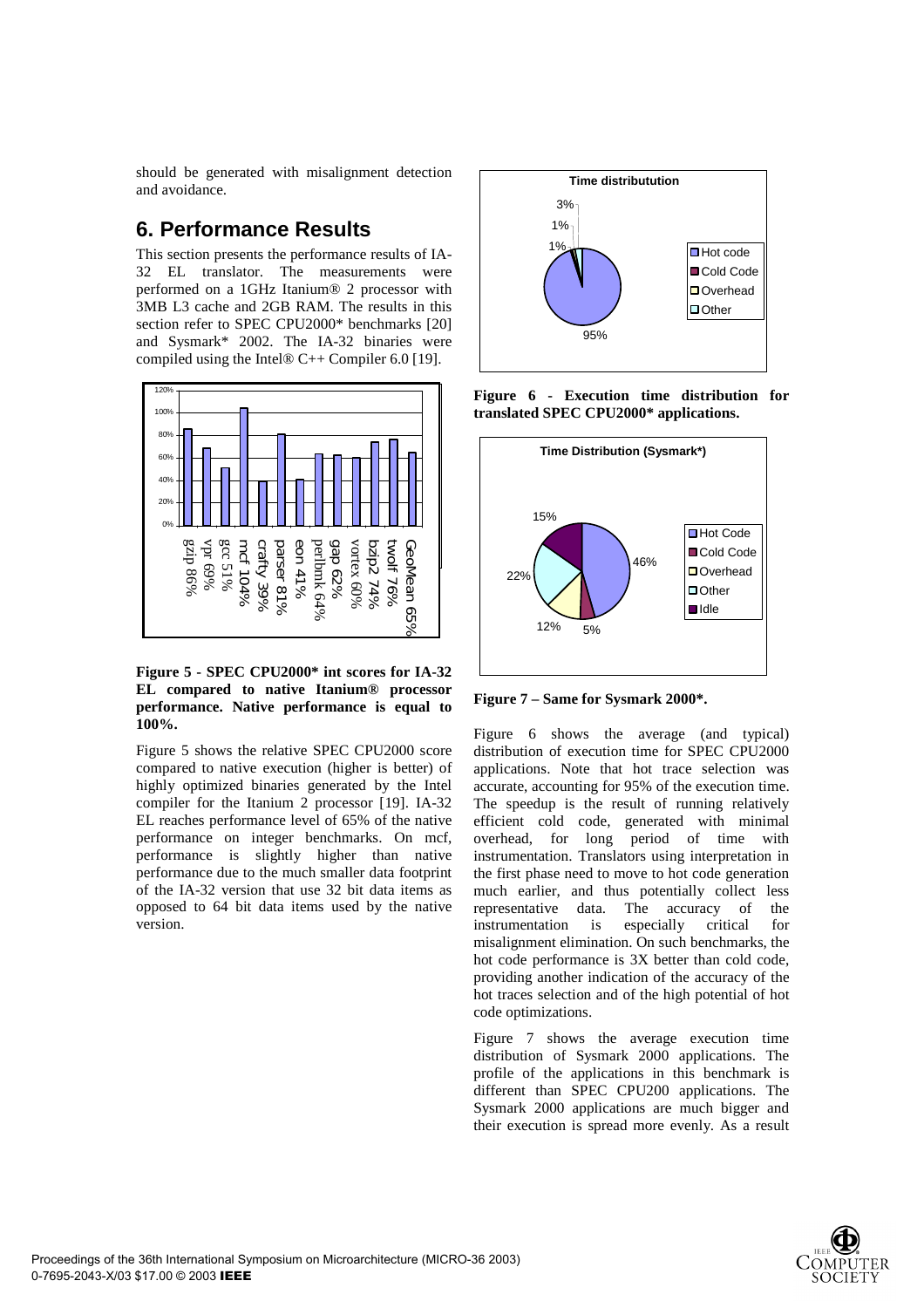only 45% of the executed code is hot vs. 5% cold. The amount of translated code has an impact on the overhead. Notice that in this benchmark the applications spend a significant amount of time in the OS kernel and drivers. This code is not translated, executes natively on the machine, and is shared between translated and native code. Spending a significant amount of time in the kernel and drivers is a typical behavior of many Windows applications. Running that code natively on the Itanium architecture contributes to the performance. The idle time is large – 15% on average. This provides an opportunity for future work on utilizing this time and reducing the translation overhead.

Figure 8 compares IA-32 EL performance with the performance on an IA-32 platform. The result of the floating-point benchmarks should be especially noted, taking into account the floating point modeling challenges described. The excellent, native floating-point performance of the Itanium processor family is a key contributor, together with the floating-point model and optimizations done in IA-32 EL.



**Figure 8 - Relative performance of IA-32 EL running on a 1.5GHZ Itanium® 2 processor compared to a 1.6GHZ Xeon™ processor (higher is better). Sysmark\* 2002 numbers refer to the Internet Content Creation part of the benchmark.**

# **Related Work**

Several recent publications, e.g. [4, 7], included a thorough review of other works related to dynamic binary translations: dynamic translators, dynamic optimizers, and related developments in hardware. A general classification of binary translators can be found at [2].

Other products in the field are Transmeta CMS [7], FX!32 [6], HP Aries [23], and the various Java and MRTE JIT translators; additional research frameworks are Dynamo [3,4] and DAISY [9].

Transmeta CMS is a dynamic translator that emulates IA-32 on a VLIW HW that is not exposed. It runs beyond the IA-32 OS and hence emulates the entire architecture with full computability. FX!32 is a dynamic-static hybrid translator from IA-32 to Alpha architecture, with a lower level of compatibility (e.g., FP double precision emulation). HP Aries translates PA-RISC binaries to IPF, above HPUX\* OS. Its hot-spots are optimized at the basic-block level.

Optimizers like Dynamo, which translate to the same ISA, try to generate code that outperforms the originally compiled code. Translating to the same ISA, Dynamo can "bail-out" to native execution whenever the optimization turns out as ineffective. "Bailing out" is inapplicable for binary translators.

## **Conclusions**

This paper presents the underlying technology of the IA-32 Execution Layer, a dynamic binary translation from IA-32 to IPF. Emphasis was given to some of the key features of the technology that contribute to its robustness and high performance. These features include precise exception implementation in the software, OS-independent architecture, floating point, MMX technology, and SSE modeling, and misalignment handling.

# **Acknowledgment**

Thanks to all IA-32 EL team members, current and past ones, who took IA-32 EL from vision to reality. Special thanks to Ronny Ronen for his numerous comments and review of the paper. Thanks to Evelyn Duesterwald for her initial feedback on the draft. Special thanks to Laura Cane and Maggie Auerbach for reviewing and bringing the paper to its current shape.